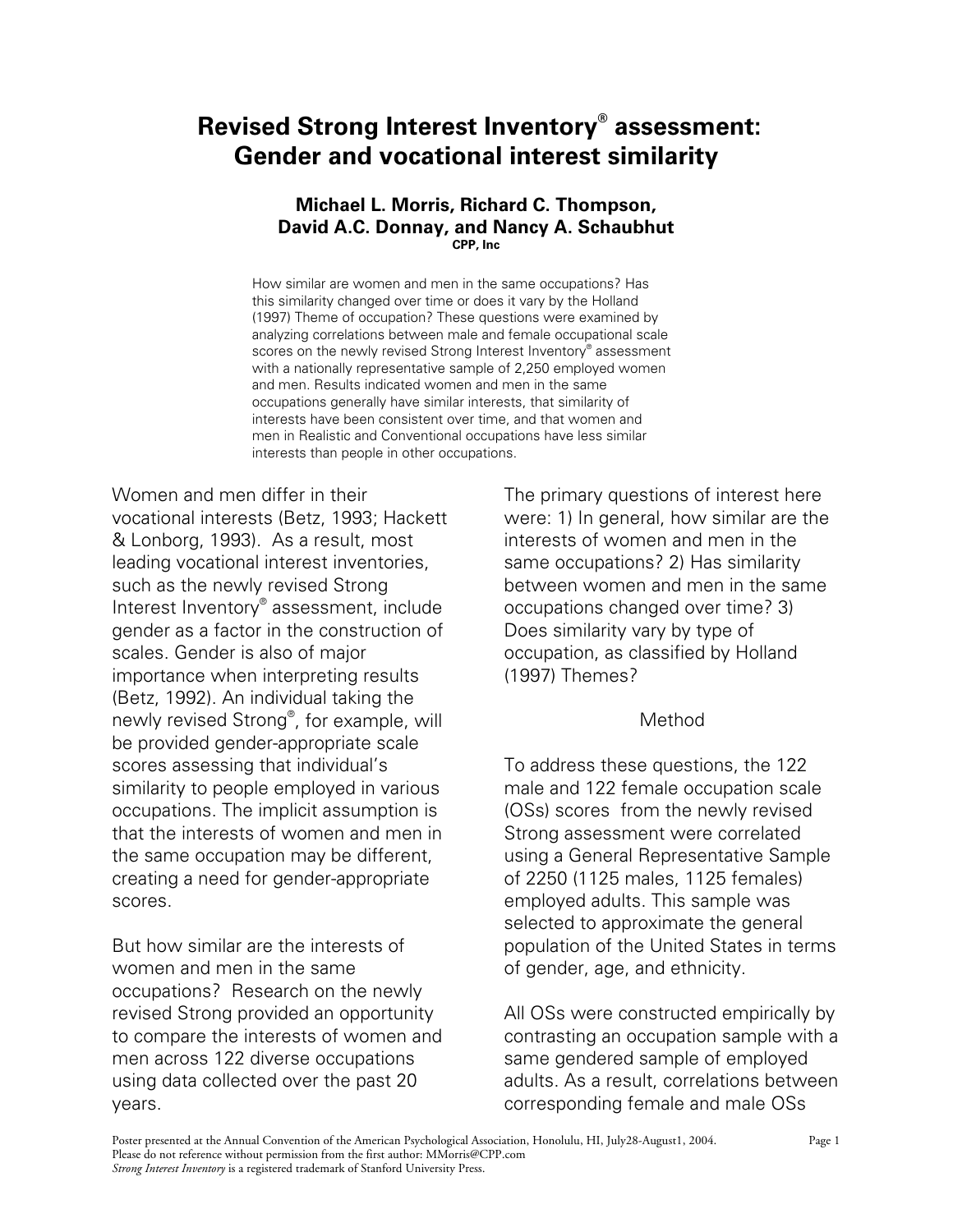can be considered indexes of similarity between women and men in those occupations. All correlation coefficients were analyzed after performing a Fisher r-to-z transformation (transformed back for reporting purposes).

# **Results**

How similar are the interests of women and men in the same occupations? Results indicated the interests of women and men in the same occupations are generally very similar (*M* = .85), although there are several in which they are decidedly different, such as Retail Sales Representative (*r* = .40), Food Service Manager (*r* = .42), Production Worker (*r* = .47), Cosmetologist (*r* = .53), and Administrative Assistant (*r* = .54).

Has similarity changed over time? To evaluate this question, a one-way ANOVA was performed on the correlations for three groups of OSs. The three groups of OSs were based on occupation samples collected for the 1985 (n = 52), 1994 (n = 46), and 2004 (n=24) Strong Interest Inventory® assessments. Results showed no significant differences, indicating that the similarity of women and men in the same occupations has not changed over time, *F* (2, 121) < 1.

Does similarity between women and men vary by the Holland Theme of the occupation? To address this question, a one-way ANOVA was performed on the correlations using Holland Theme as the factor. Results indicated significant differences, *F* (5, 243) = 11.77, *p* < .001. Post-hoc Tukey HSB results indicated

Conventional (mean  $r = 74$ ) and Realistic (mean *r* = .79) Theme occupations had the lowest similarity between women and men. Investigative, Artistic, Social, and Enterprising Theme similarity scores were not significantly different (see Table 1).

Table 1 Mean OS correlations by Holland Theme

|             | n  | М                                                                              | <b>SD</b> |
|-------------|----|--------------------------------------------------------------------------------|-----------|
| R           | 35 |                                                                                | .13       |
|             | 46 | $.79_{\scriptscriptstyle{\text{a.b}}}$<br>$.89_{\scriptscriptstyle{\text{c}}}$ | .09       |
| А           | 44 | $.89\overset{^{\circ}}{_{\circ}}$                                              | .06       |
| $\mathsf S$ | 40 | .87 <sub>c</sub>                                                               | .10       |
| E           | 45 | $.85_{\rm b.c}$                                                                | .15       |
| C           | 34 | 74                                                                             | .15       |

Note: Shared subscripts indicate non-significant differences.

### Discussion

The results of this study point clearly to the conclusion that women and men in the same occupations tend to share the same interests and that they have for some time. Similarity was consistent across OSs based on samples collected in the '80s, '90s and in the last two years. These relatively high correlations between OS scores are particularly noteworthy given that OSs were empirically constructed to separate each occupation sample from a general sample of employed adults, without regard to item content.

Similarity does vary based on the Holland Theme of the occupation, a particularly noteworthy finding. This is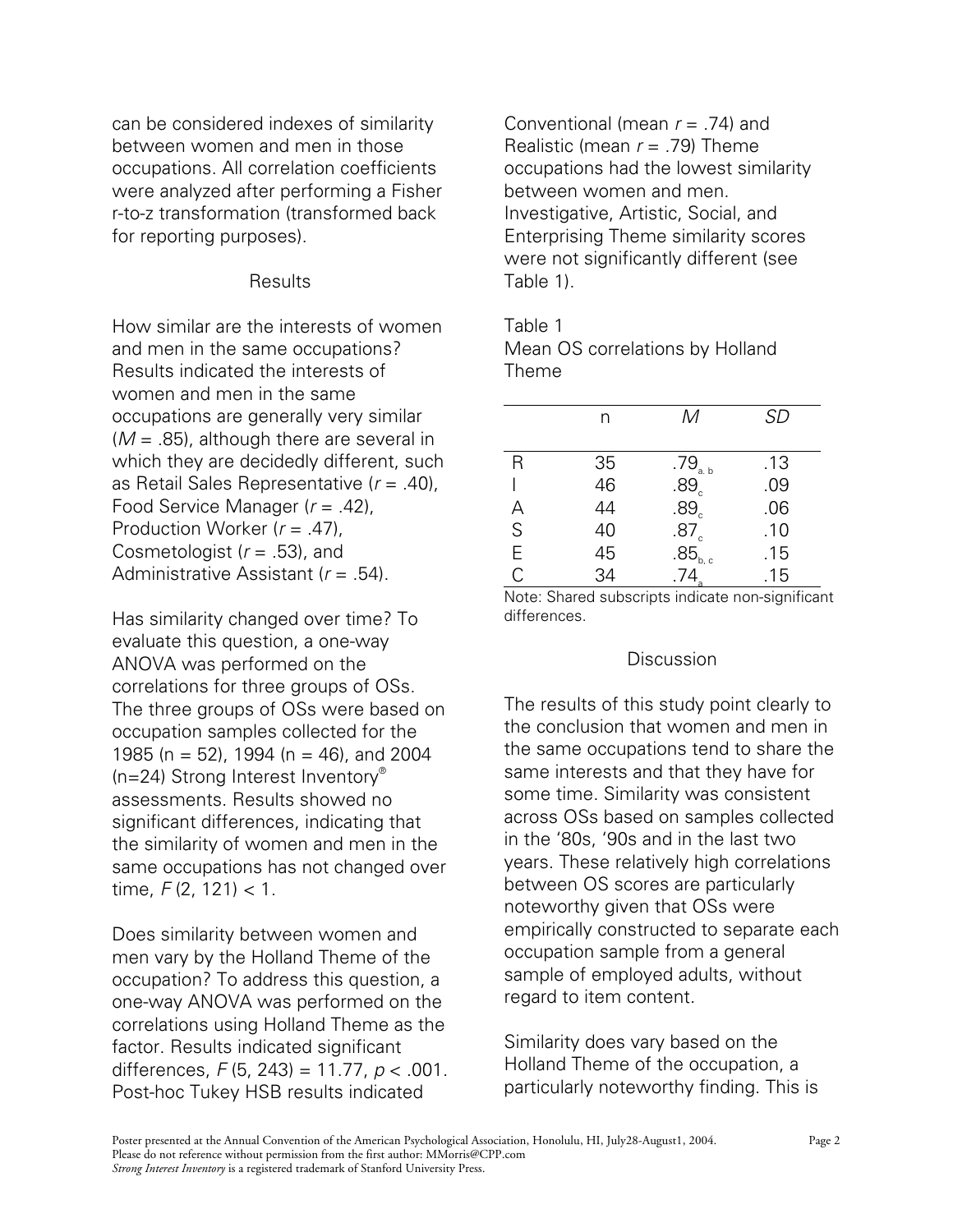consistent with the historical association of men with Realistic occupations and women with Conventional occupations (Betz, Heesacker, & Shuttleworth, 1990), suggesting that perhaps women and men are drawn to those occupations for different reasons.

This study supports the long tradition of evaluating the vocational interest of women and men separately. Although women and men in the same occupations appear to have very similar interests, there are several occupations for which this is not the case, and the results of this study suggest that similarity varies systematically by the Theme of the occupation.

There are some limiting factors to this study. First, there are some confounds. For example, there were only five Conventional occupation samples out of 34 from 1985 Strong revision, which opens the possibility that potential differences in similarity over time were masked due to the types of occupations sampled during those time periods. Second, there were occasional differences in the methods used to collect the male and female samples for

a particular occupation. These sampling differences could easily affect the correlations between males and females in those occupations.

Future researchers may want to more closely examine the interests of women and men in the same occupations, with an eye toward simplifying the construction and interpretation of interest inventories such as the Strong Interest Inventory® assessment. Other avenues might include a more controlled examination of similarity over time, especially in those occupations where the ratio of males to females has changed. In addition, it may be fruitful to research the factors that lead males and females in Realistic and Conventional occupations, such as compensation, historical participation rates, and discrimination.

Vocational interest inventories such as the Strong Interest Inventory® assessment have long included gender as a factor in construction and interpretation, an approach supported by the results of this study. For most occupations, though, women and men are much more alike than they are different.